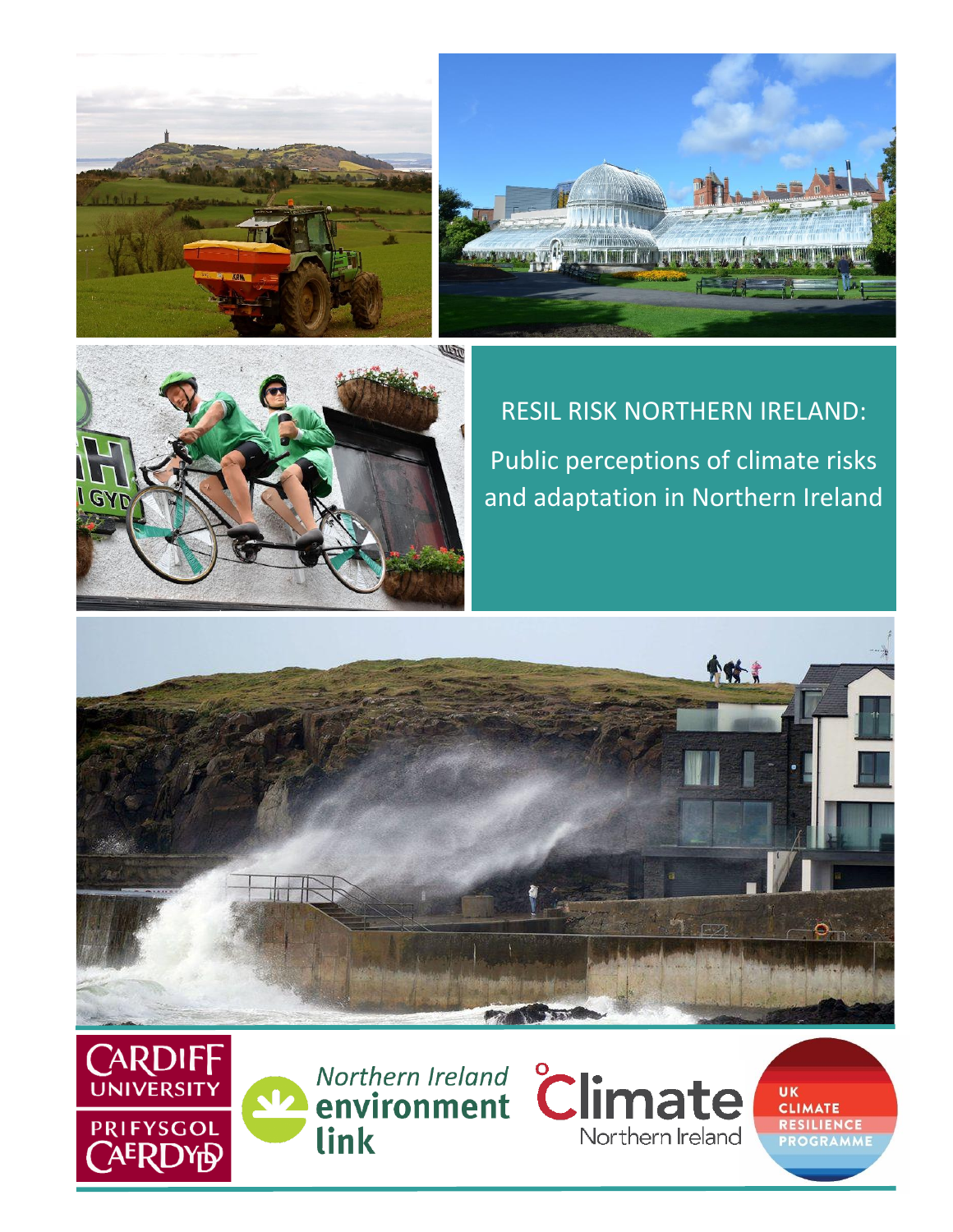#### *Project funding*

This project was funded by the Natural Environment Research Council (NERC) through the University of Leeds to establish the SPF UK Climate Resilience Champion NE/S017321/1.

The received funding is an impact grant following on from NERC funded research project RESiL RISK project under grant NE/S016449/1.

All RESIL RISK projects have been funded by the UK Climate Resilience Programme. Climate NI staff based at Northern Ireland Environment Link provided local expertise, however this is not part of the core funded Climate NI contract work by DAERA.

*Authors* 

Dr. Katharine Steentjes, Research Associate & Principal Investigator, Cardiff University

[steentjesk@cardiff.ac.uk](mailto:steentjesk@cardiff.ac.uk)

Megan McCamley, Research Assistant, Northern Ireland Environment Link

[mmccamley04@qub.ac.uk](mailto:mmccamley04@qub.ac.uk)

Dr. Jade Berman, Acting Climate NI Manager & Climate Resilience Researcher, Climate Northern Ireland [jade@climatenorthernireland.org.uk](mailto:jade@climatenorthernireland.org.uk)

Prof. Nick Pidgeon, Professor of Environmental Risk, Cardiff University

[PidgeonN@cardiff.ac.uk](mailto:PidgeonN@cardiff.ac.uk)

*Cite as*

Steentjes, K., McCamley, M., Berman, J., & Pidgeon, N. (2022). RESIL RISK Northern Ireland: Public perceptions of climate risks and adaptation in Northern Ireland. Cardiff: Cardiff University

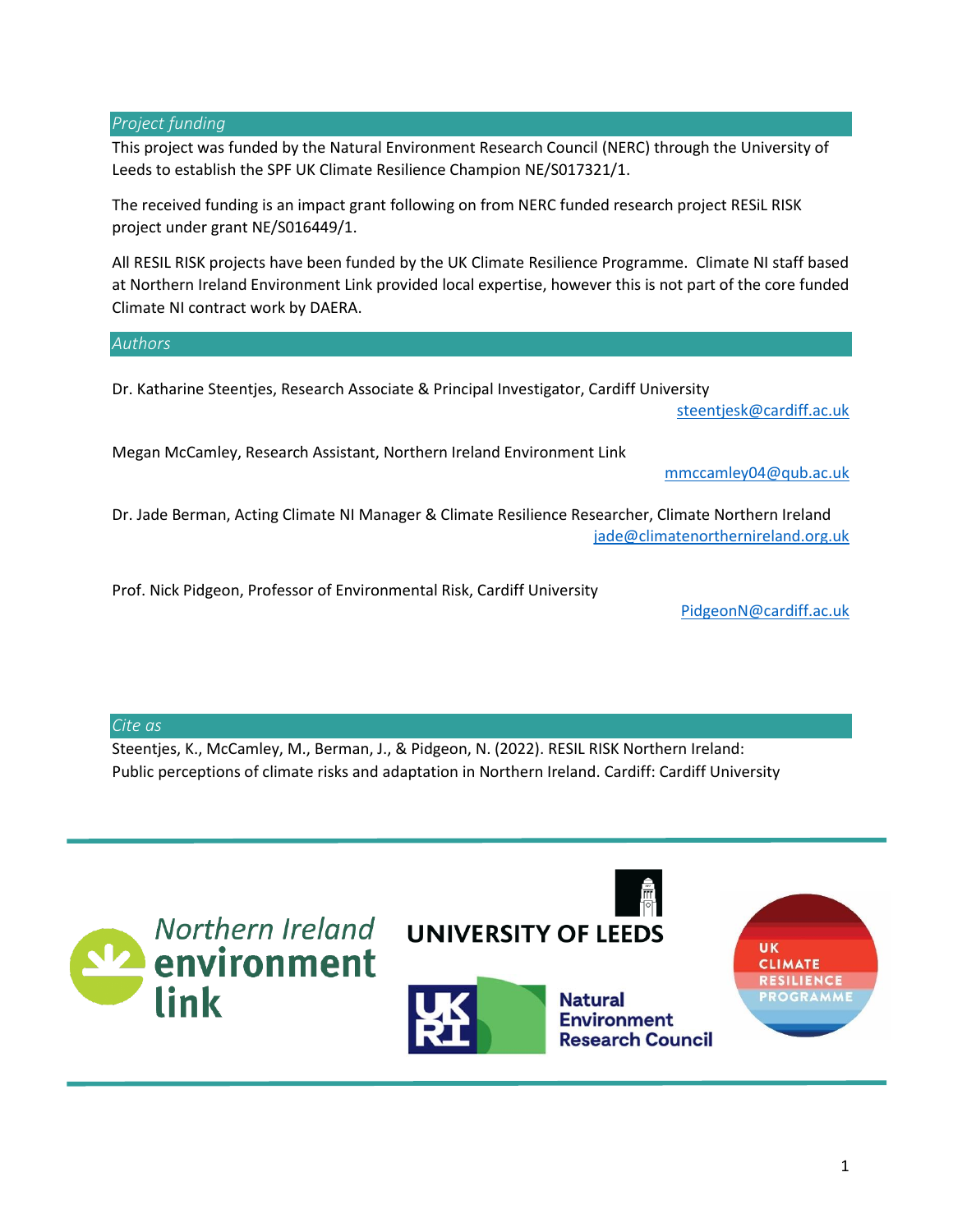# **Key Points**

- Most people in Northern Ireland currently state Brexit, economic and political concerns as the biggest issues for their country in the near future. Climate change was only seen as the top issue by 5% of respondents.
- Despite currently prioritising other issues above climate change, a clear majority of people see the need for high levels of urgency for climate action.
- The risk climate change poses to Northern Ireland is perceived as extremely or very serious by a quarter of respondents but for the UK as a whole two thirds of respondents classify the threat as very high.
- Heavy storms, flooding and coastal erosion are classified as the most serious climate risk for Northern Ireland, with less risk perception of heatwaves.
- Despite few people being concerned about heatwaves, a majority of respondents report personal negative experiences with heatwaves, such as inability to sleep.
- A number of adaptation policies such as spending money on flood defences, adopting nature-based solutions, and tighter building regulations receive high public support.
- An introduction of water charges is more controversial than other adaptation strategies.
- The Northern Irish Government and the UK Government are seen to be the main actors responsible for preparing Northern Ireland for the impacts of climate change, but these actors are also amongst the least trusted sources of climate information (along with the media).
- The most trusted sources for Climate Information are scientists, followed by scientific advisory organisations and the environmental charities.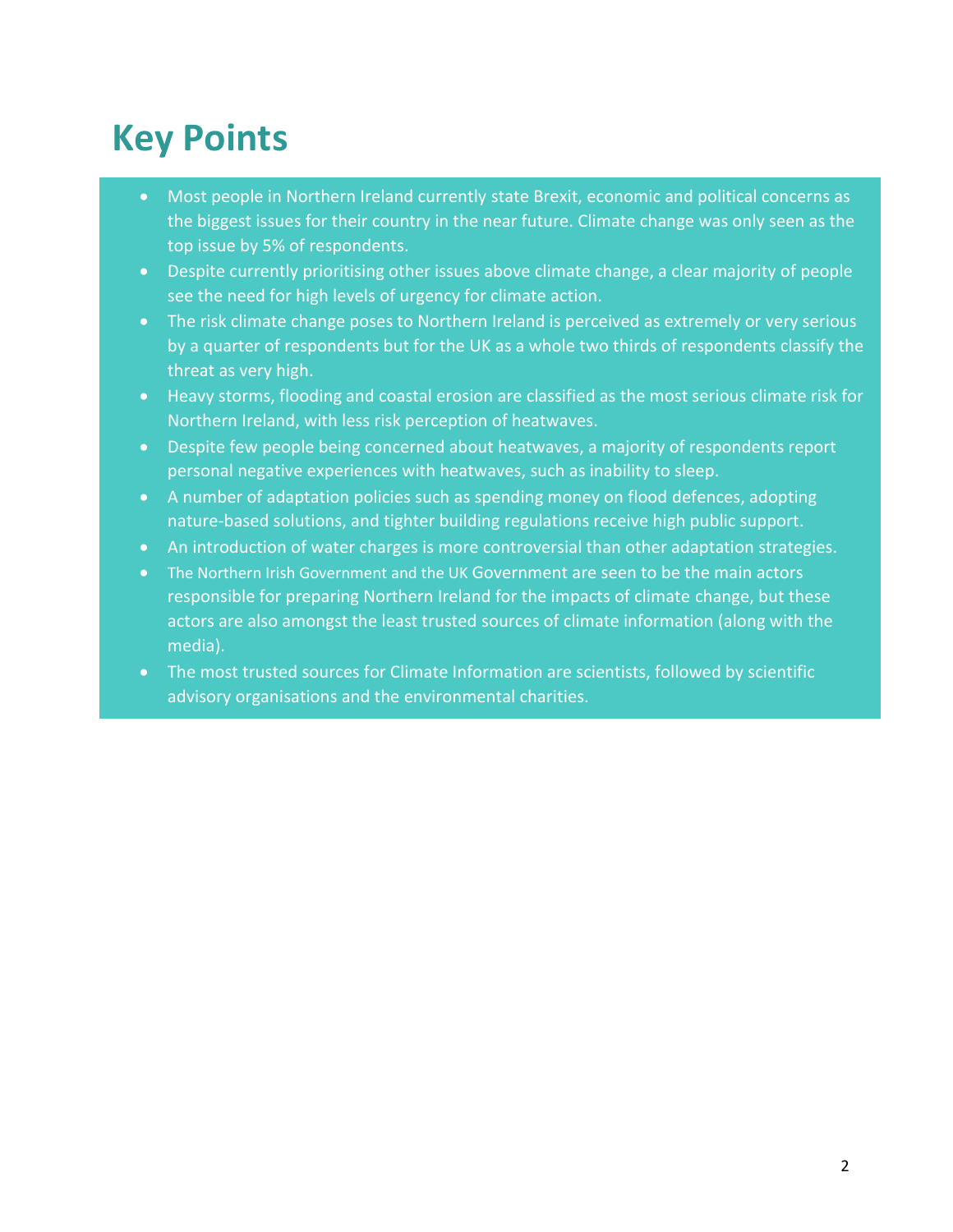### PROJECT DESCRIPTION

RESIL RISK Northern Ireland follows up from RESIL RISK, a research project that explored UK wide public perceptions of climate change and support for resilience building strategies. As part of the original project, a first survey was conducted with 1,401 British respondents in 2019<sup>1</sup> and a second (unpublished) survey repeated the survey during the global Covid-19 pandemic in October 2020. Furthermore the project informed a report summarising implications for effective climate communications, published in 2019<sup>2</sup>.

While the original RESIL RISK maps out public perceptions of climate risks and support for adaptation strategies across the British public and provides insights into how these public perceptions are formed, it does not offer the opportunity to understand the unique situation of devolved UK administrations. Each UK region faces unique challenges when building regional resilience to the impacts of climate change and understanding how these translate into potential differences in public risk perception is essential for building climate resilient communities and nations. Northern Ireland is a post-conflict society where the most socially vulnerable experience disproportionate flood risks, and on average are exposed to higher expected annual damage costs in flood prone areas than any of the other UK nations<sup>3</sup>.

This project provides up to date insights into public perceptions of climate risks and support for adaptation strategies in Northern Ireland at a time when the country has ambitious Climate Legislation awaiting Royal Assent. Key research results and associated recommendations from RESiL RISK Northern Ireland are summarised in this report to support Government, local government and civil society action at a key time influencing legislation in progress and shaping the next NI Climate Change Adaptation Programme.

#### Method

To inform the survey design and dissemination, a stakeholder engagement workshop took place on September 14<sup>th</sup> 2021 to identify what questions around public risk perceptions and support for adaptation local councils, national government, climate communicators and policy advisors would like to see answered. The workshop took place online and an online engagement platform tool was used to record outcomes of the discussion.

Recruitment of representative survey samples are difficult to achieve in Northern Ireland, which is the reason public perception data is scarcer than for other devolved UK nations. To achieve the best quality data for this project, we adopted a mixed method design and recruited one quota sample and an opportunity sample. The survey questions for both samples were identical, it took respondents ca. 15 minutes to go through the questions and all respondents were aged 18 years or over. The study was approved by the Ethics Committee of Cardiff University, School of Psychology [\(psychethics@cardiff.ac.uk\)](mailto:psychethics@cardiff.ac.uk). Recruitment methods for the two samples differed and are outlined below.

*Northern Ireland 2022.* The survey was administered through the online platform Qualtrics and respondents were recruited through Qualtrics panels. Recruitment methods varied from double opt-in panels, publishing networks, social media, and other types of online communities. Recruitment followed a quota sampling method with quotas set for age, gender, region and education to ensure national

<sup>1</sup> Steentjes, K. et al. (2020). *British public perceptions of climate risk, adaptation options and resilience (RESiL RISK): Topline findings of a GB survey conducted in October 2019.*

<sup>&</sup>lt;sup>2</sup> Corner, A. et al. (2020) Engaging the public on climate risks and adaptation: A briefing for UK communicators. Oxford: Climate Outreach

<sup>3</sup> Sayers et al. 2020 - Sayers, PB., Horritt, M, Carr, S, Kay, A, Mauz, J., Lamb R, and Penning-Rowsell E (2020) Third UK Climate Change Risk Assessment (CCRA3): Future flood risk. Research undertaken by Sayers and Partners for the Committee on Climate Change. Published by Committee on Climate Change, London.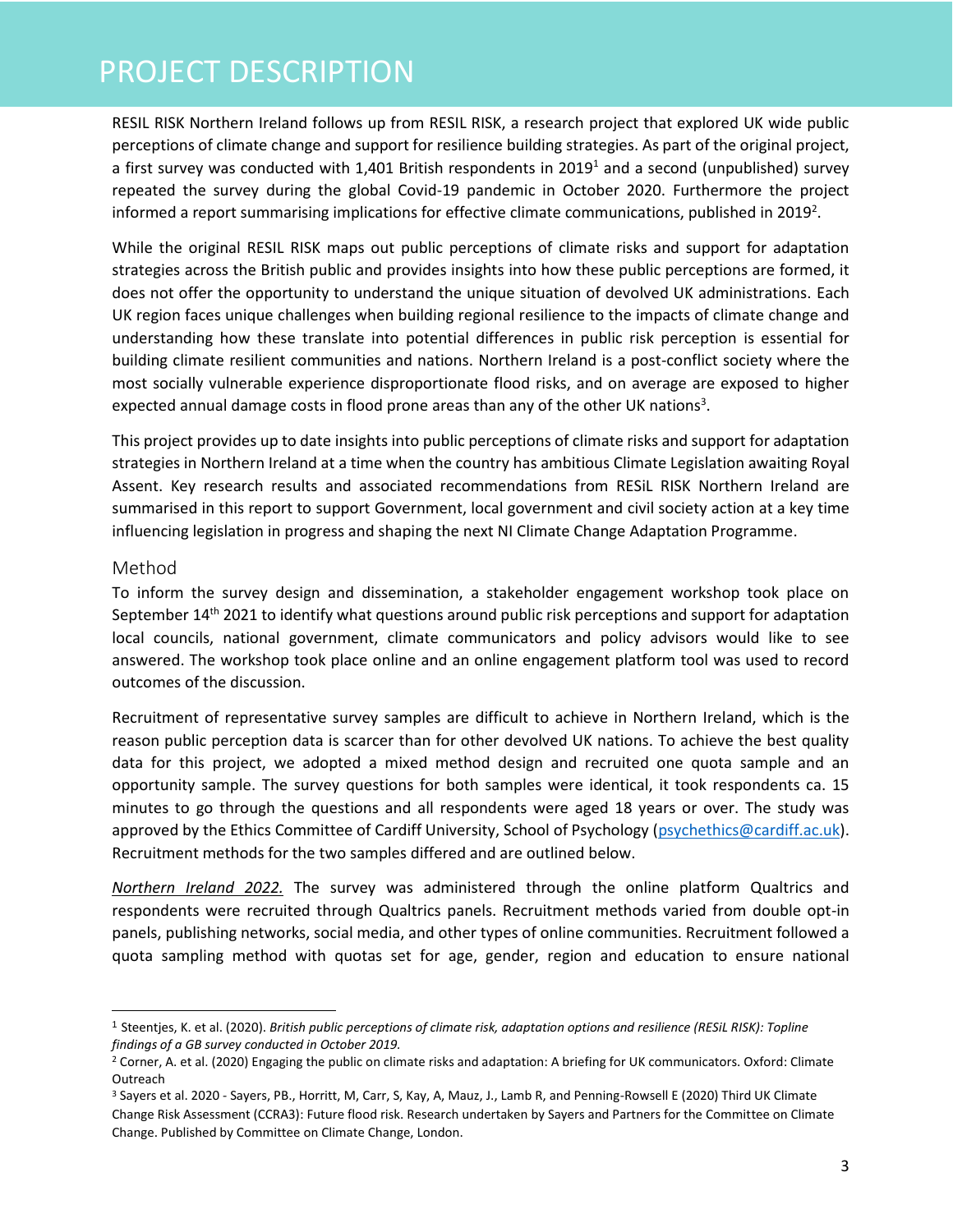representativeness of the Northern Irish population - as advised by data from the Office for National Statistics.

*NI Opportunity sample.* The survey was also administered through the online platform Qualtrics. Respondents were recruited by sending invitations to existing communication channels from project partner Climate Northern Ireland. There was an emphasis to reach out to rural and agricultural communities and to reach out for all views beyond the existing Climate Communities. In return for their participation respondents entered a prize draw with the chance to win online shopping vouchers.

*UK 2020.* Results from the Northern Ireland survey was compared to the latest version of the RESIL RISK survey, conducted in 2020. This survey was also administered through Qualtrics and recruitment took place via Qualtrics panels. Fieldwork was carried out between  $17<sup>th</sup> - 18<sup>th</sup>$  August 2020 with respondents aged 18 years and over. It took respondents on average 25 minutes to complete the survey. A quota sample was adopted with quotas set for age, gender, region, education and income to ensure national representativeness of the public - as advised by data from the Office for National Statistics

|                                               | Northern<br>Ireland 2022 | NI Opportunity<br>sample |                                                   | Northern<br>Ireland 2022 | <b>NI</b><br>Opportunity<br>sample |
|-----------------------------------------------|--------------------------|--------------------------|---------------------------------------------------|--------------------------|------------------------------------|
| Sample size                                   |                          |                          |                                                   |                          |                                    |
|                                               | 380                      | 619                      |                                                   |                          |                                    |
| Age                                           |                          |                          | Gender                                            |                          |                                    |
| 18-24 years                                   | 14%                      | 8%                       | Male                                              | 68%                      | 64.2%                              |
| $25 - 34$                                     | 25%                      | 20%                      | Female                                            | 32%                      | 34.8%                              |
| 35-44                                         | 26%                      | 28%                      | Other                                             | $< 1\%$                  | $< 1\%$                            |
| 45-54                                         | 19%                      | 22%                      |                                                   |                          |                                    |
| 55 years or above                             | 16%                      | 22%                      |                                                   |                          |                                    |
| <b>Education</b>                              |                          |                          | Region                                            |                          |                                    |
| University degree (BA, BSc,<br>etc)           | 22%                      | 33%                      | Antrim and Newtownabbey                           | 10%                      | 21%                                |
| Post-graduate degree<br>(MSc, PhD, etc)       | 10%                      | 31%                      | <b>Ards and North Down</b>                        | 12%                      | 7%                                 |
| <b>Trade Qualification</b>                    | 5%                       | 2%                       | Armagh City, Banbridge and<br>Craigavon           | 15%                      | 10%                                |
| <b>Professional Qualification</b>             | 7%                       | 9%                       | <b>Belfast</b>                                    | 20%                      | 14%                                |
| No academic or<br>professional qualifications | 1%                       | 1%                       | <b>Causeway Coast and Glens</b><br><b>Borough</b> | 7%                       | 5%                                 |
| <b>GCSE O-level/ BTEC or</b><br>equivalent    | 26%                      | 10%                      | Derry City and Strabane                           | 9%                       | 7%                                 |
| A-level or equivalent                         | 26%                      | 11%                      | <b>Fermanagh and Omagh</b>                        | 5%                       | 5%                                 |

Northern Ireland sample descriptions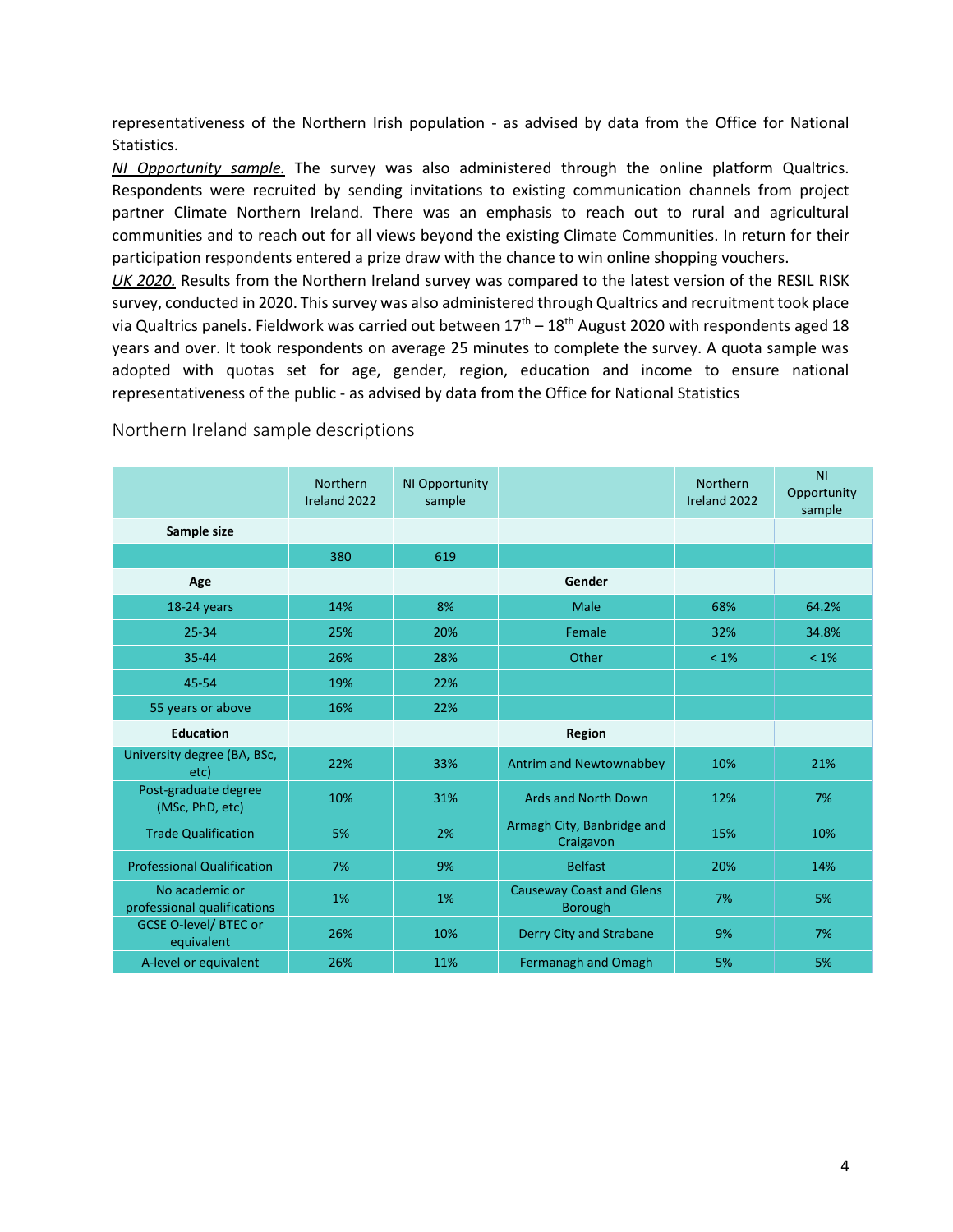### PERCEPTIONS OF CLIMATE CHANGE

At the beginning of the survey, before the topic of the survey was revealed, respondents were asked (unprompted) to come up with what they think will be the top issue for Northern Ireland in the next 20 years.

Top priorities for people in Northern Ireland are issues like Brexit, the economic situation and non-Brexit related social issues, with climate change only being mentioned as the top issue for the next 20 years by 5% of respondents.

However, a lot of respondents indicated that they are very or extremely worried about climate change. In the Northern Ireland sample 25% of respondents expressed these feelings whilst in the opportunity sample this was as high as 50%.

**Despite the fact that other issues are perceived as bigger issues for their country in the near future, a large majority of 64% to 81% of respondents think that climate change needs to be addressed with high or extremely high urgency.** 





■ Northern Ireland 2022 **22 20 UK 2020** (not including Northern Ireland)

#### **Question 3**. Worry about climate change: "How worried, if at all, are you about climate change?"

|                       | Not at all<br>worried | Not very<br>worried |     | Fairly worried Very worried | Extremely<br>worried |
|-----------------------|-----------------------|---------------------|-----|-----------------------------|----------------------|
| Northern Ireland 2022 | 7%                    | 20%                 | 45% | 18%                         | 10%                  |
| NI Op. sample         | 3%                    | 11%                 | 35% | 30%                         | 20%                  |
| <b>UK 2020</b>        | 3%                    | 16%                 | 39% | 25%                         | 17%                  |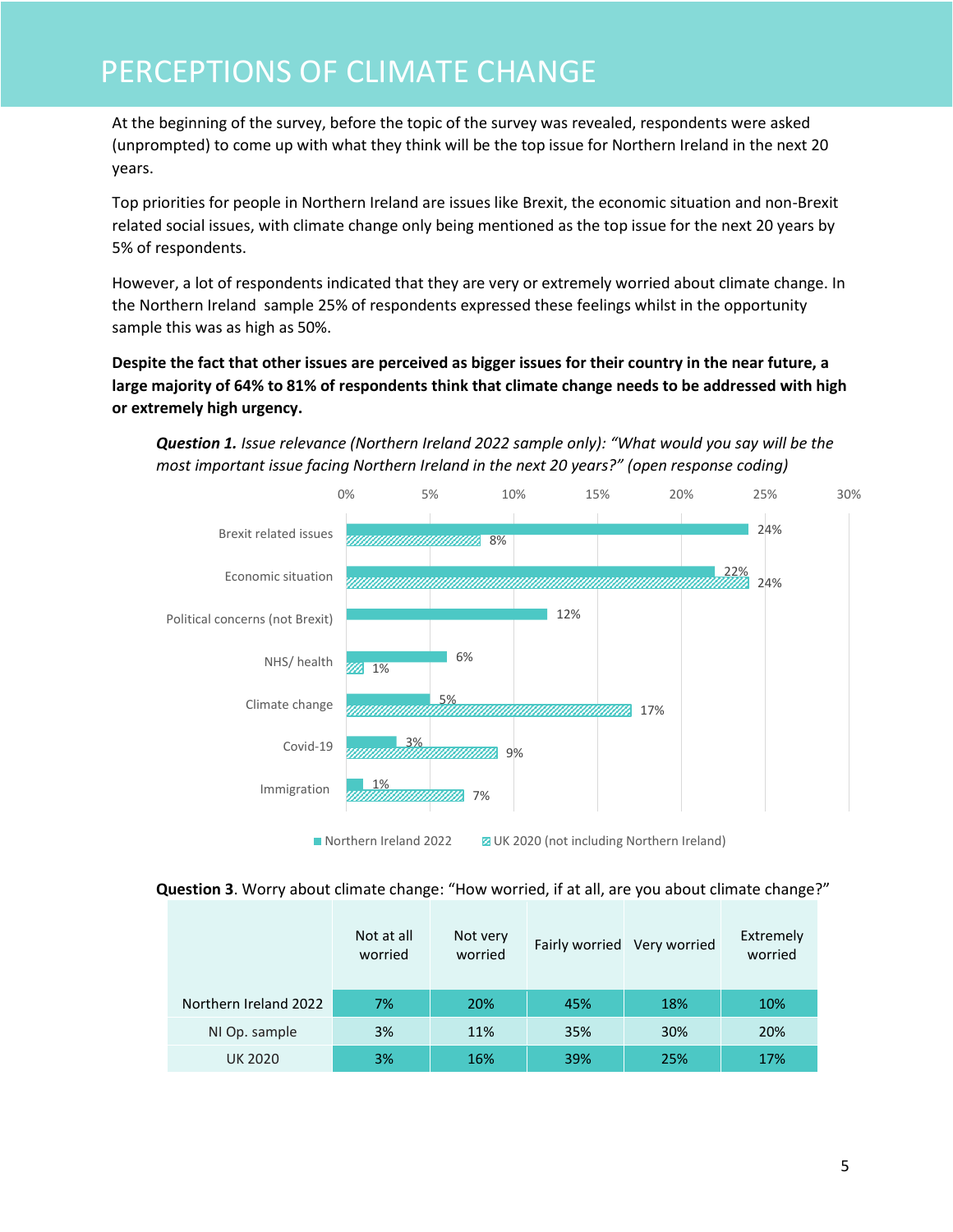

#### *Question 6. Urgency to address climate change: "Addressing climate change requires …"*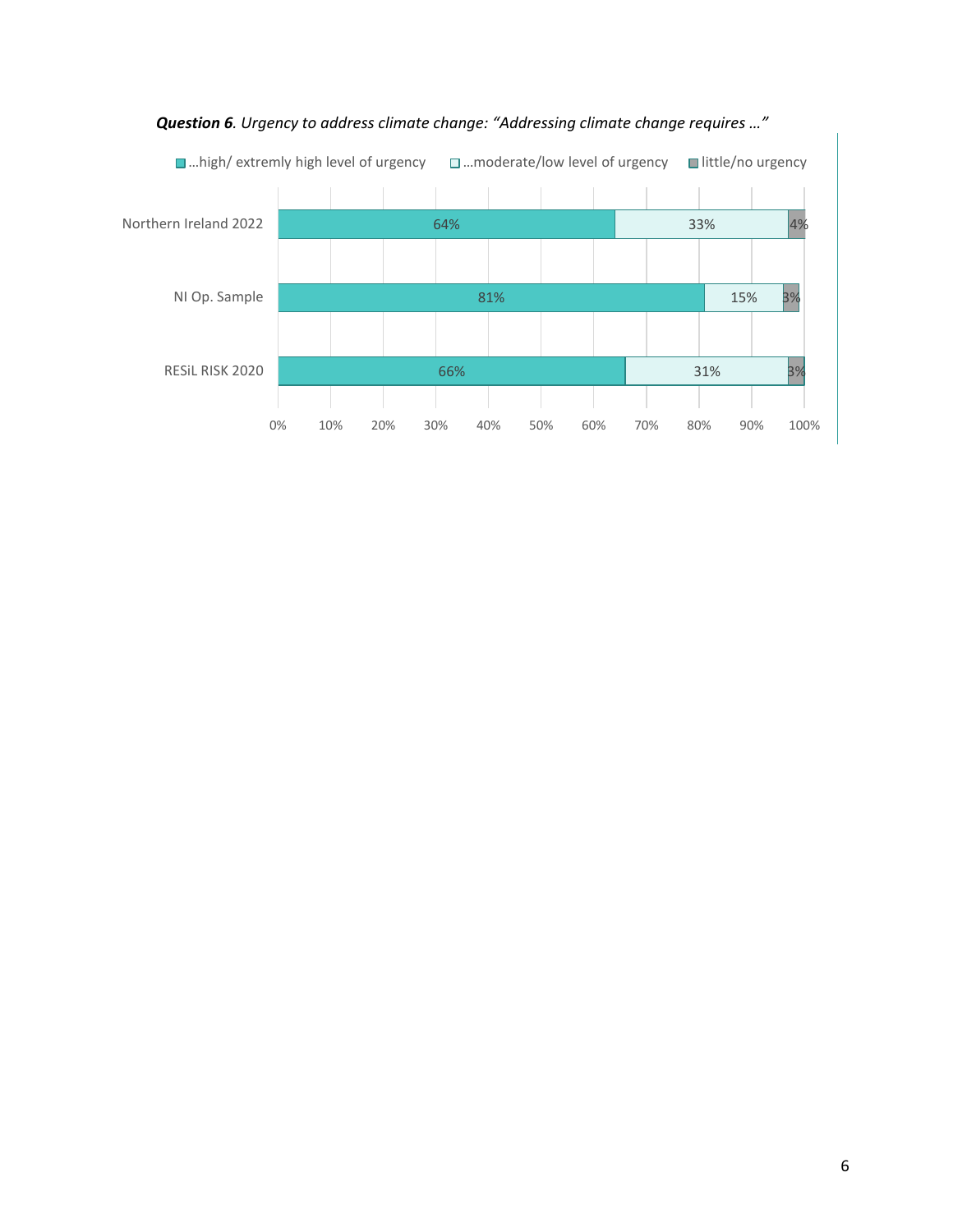### CLIMATE CHANGE BELIEFS

Beliefs about whether climate change is something that will happen far away in the future or to people and places that are far away from oneself are classified as psychological distance. The relevance of these types of beliefs for climate change concerns and implications for personal behaviours are well established in the literature.

This survey identifies some elements of psychological distance beliefs. In previous UK wide surveys, it was identified that a majority of people (71%) believe that we are already feeling the effects of climate change. In 2010 this belief was only held by 34% of UK respondents.

The current survey shows that in Northern Ireland at least half of respondents (53%-76%) think that we can already feel the effects of climate change. Respondents were also asked about how much of a threat they think climate change is to themselves and their family, Northern Ireland, the whole of the UK and people in developing countries. Results show that more respondents believe the threat for the UK to be very or extremely serious (62-64%) than the number of respondents perceiving climate change to be a serious risk for Northern Ireland (32%-48%). Furthermore, there was a big difference in the perceived risk to developing countries between the opportunity sample and the main Northern Ireland sample (42%- 84%). In the Northern Ireland sample only 16% feel that they are at serious risk themselves (31% for the opportunity sample).

*Question 4. When, if at all, do you think Northern Ireland will start feeling the effects of climate change?*

|                       | We are<br>already<br>feeling the<br>effects | 10 years | In the next In the next<br>25 years | In the next In the next<br>50 years | 100 years | Beyond the<br>next 100<br>years | <b>Never</b> |
|-----------------------|---------------------------------------------|----------|-------------------------------------|-------------------------------------|-----------|---------------------------------|--------------|
| Northern Ireland 2022 | 53%                                         | 21%      | 10%                                 | 7%                                  | 3%        | 3%                              | 4%           |
| NI Op. sample         | 76%                                         | 10%      | 7%                                  | 3%                                  | 2%        | 1%                              | 1%           |
| <b>UK 2020</b>        | 71%                                         | 11%      | 9%                                  | 5%                                  | 1%        | 1%                              | 2%           |

#### *Question 5. How serious of a threat, if at all, is climate change to each of the following?*

|                      |                       | Not at all/Not very<br>serious | Fairly serious | Very/Extremely<br>serious |
|----------------------|-----------------------|--------------------------------|----------------|---------------------------|
| You and your family  | Northern Ireland 2022 | 38%                            | 47%            | 16%                       |
|                      | NI Op. sample         | 21%                            | 47%            | 31%                       |
|                      | <b>UK 2020</b>        | 34%                            | 42%            | 25%                       |
| Northern Ireland     | Northern Ireland 2022 | 23%                            | 47%            | 32%                       |
|                      | NI Op. sample         | 14%                            | 38             | 48%                       |
|                      | <b>UK 2020</b>        | ٠                              | ٠              | ٠                         |
| The UK as a whole    | Northern Ireland 2022 | 11%                            | 27%            | 62%                       |
|                      | NI Op. sample         | 10%                            | 25%            | 64%                       |
|                      | <b>UK 2020</b>        | 16%                            | 40%            | 44%                       |
| People in developing | Northern Ireland 2022 | 17%                            | 41%            | 42%                       |
| countries            | NI Op. sample         | 5%                             | 10%            | 84%                       |
|                      | <b>UK 2020</b>        | 10%                            | 24%            | 67%                       |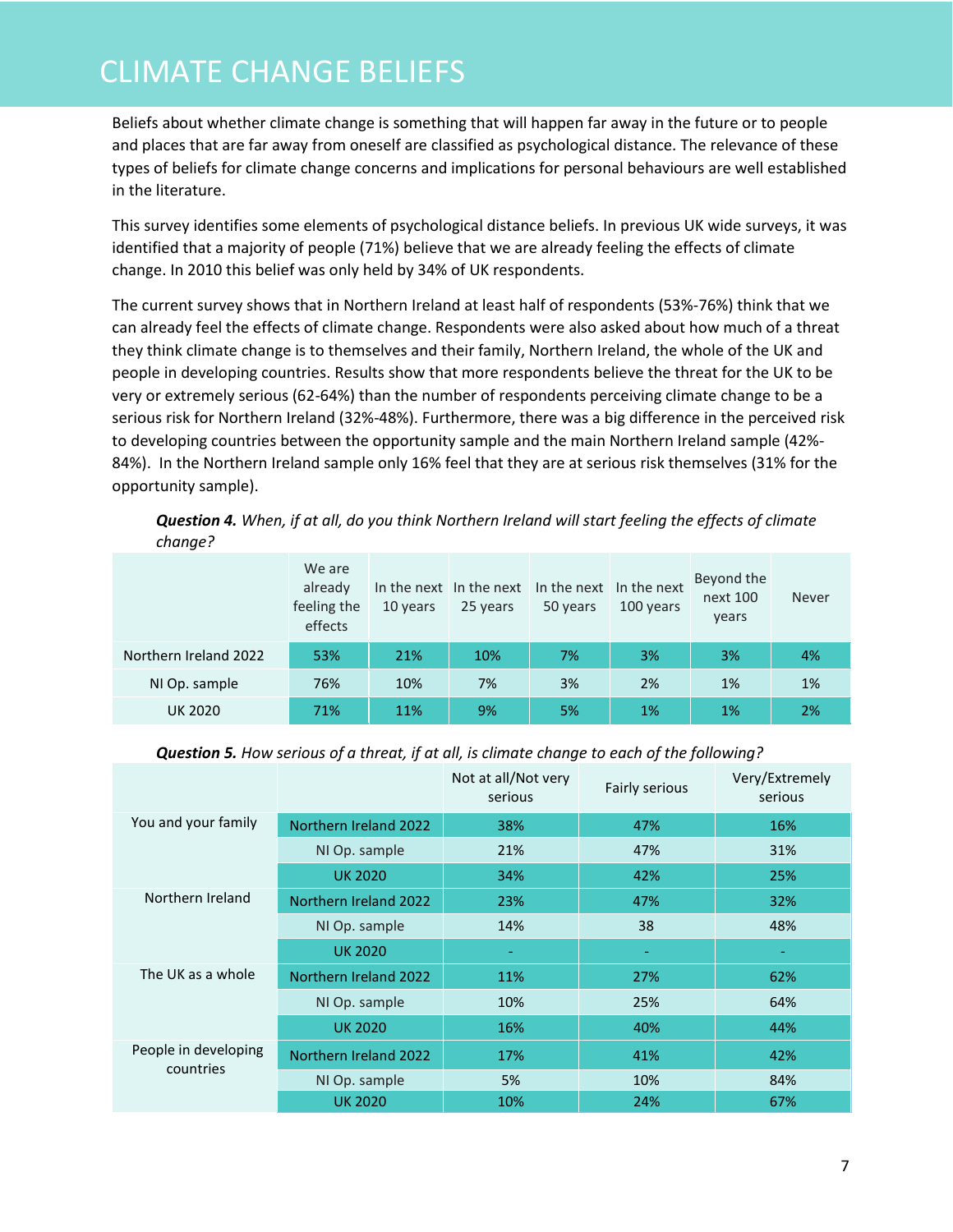### RISK PERCEPTION

Risk perception of specific climate change impacts was measured in this survey by asking respondents about their level of concern associated with each event. Flooding, coastal erosion and heavy storms were the climate change impacts most people classified as very or fairly serious threats to Northern Ireland (76- 83%). Perceptions of heatwaves as a serious consequence of climate change has only recently gained awareness across the UK, with only a quarter of people asked in 2013 perceiving heatwaves as a serious of fairly serious risk. In Northern Ireland almost half of each sample would classify heatwaves and hot summers as very or fairly serious risks (42% Northern Ireland sample, 58% opportunity sample).

Personal experience with climate impacts plays an important role in shaping climate beliefs and responses to climate risks<sup>4</sup>. Survey results show that despite heatwaves being rated a less serious risk than for example flooding, most respondents (60%) have personal experience with discomfort during heatwaves and 32% know someone who experiences serious health impacts from heatwaves.

*Question 7. How serious of a problem do you think the following currently are for Northern Ireland, or do you not think they are a problem at all?*

|                                           | Fairly/very serious   |               |  |  |  |
|-------------------------------------------|-----------------------|---------------|--|--|--|
|                                           | Northern Ireland 2022 | NI Op. sample |  |  |  |
| Snow                                      | 38%                   | 33%           |  |  |  |
| Cold winters                              | 57%                   | 47%           |  |  |  |
| <b>Mild winters</b>                       | 43%                   | 50%           |  |  |  |
| Dry period without rain                   | 48%                   | 63%           |  |  |  |
| <b>Heatwaves</b>                          | 49%                   | 62%           |  |  |  |
| Flooding                                  | 77%                   | 87%           |  |  |  |
| Periods of heavy rainfall                 | 74%                   | 80%           |  |  |  |
| <b>Hot summers</b>                        | 42%                   | 58%           |  |  |  |
| Coastal erosion                           | 76%                   | 77%           |  |  |  |
| Heavy storms with strong winds, rain/hail | 83%                   | 84%           |  |  |  |

*Question 11. Experience: Have you, or someone close to you, ever experienced any of the following extreme weather events?*

|                                                                                     | Yes - to me              |                  | Yes – to someone close<br>to me |                  | <b>No</b>                       |                  |
|-------------------------------------------------------------------------------------|--------------------------|------------------|---------------------------------|------------------|---------------------------------|------------------|
|                                                                                     | Northern<br>Ireland 2022 | NI Op.<br>sample | <b>Northern</b><br>Ireland 2022 | NI Op.<br>sample | <b>Northern</b><br>Ireland 2022 | NI Op.<br>sample |
| Flood damage to your home                                                           | 8%                       | 6%               | 14%                             | 15%              | 79%                             | 78%              |
| Water restrictions/shortages due to low rainfall                                    | 36%                      | 51%              | 9.5%                            | 16%              | 55%                             | 32%              |
| Heatwave (discomfort/being unable to sleep)                                         | 60%                      | 54%              | 11%                             | 15%              | 29%                             | 30%              |
| Heatwave (health significantly affected)                                            | 17%                      | 6%               | 15%                             | 16%              | 69%                             | 78%              |
| Wildfires during drought periods (disruption to<br>travel, loss of natural habitat) | 6%                       | 9%               | 8%                              | 14%              | 86%                             | 75%              |

<sup>4</sup> Demski, C., Capstick, S., Pidgeon, N., Sposato, R. G., & Spence, A. (2017). Experience of extreme weather affects climate change mitigation and adaptation responses. *Climatic change, 140*(2), 149-164. doi:10.1007/s10584-016-1837-4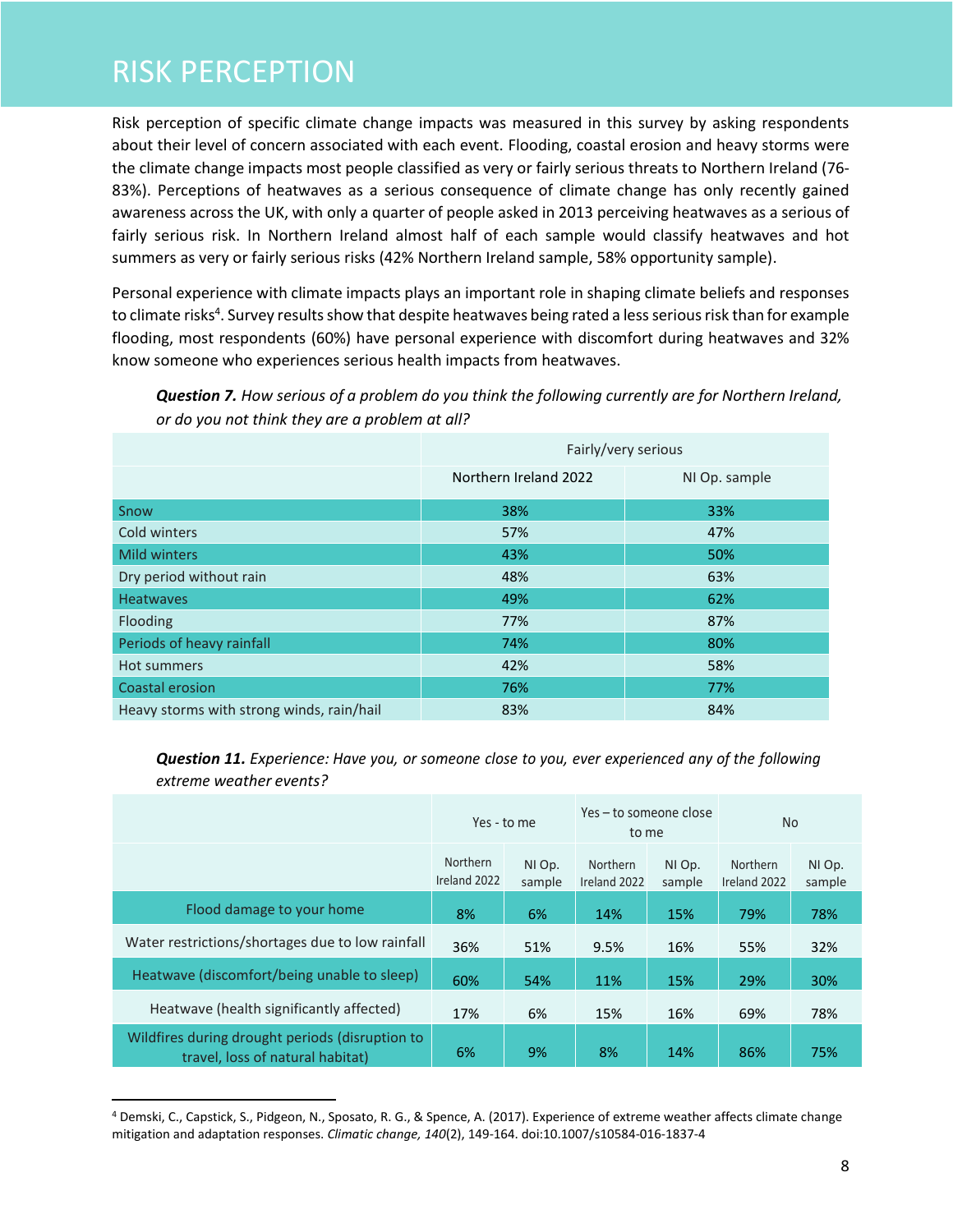#### *Policy support*

This survey presented respondents with a range of different policies and strategies that address climate change risks, and asked to them to indicate their support or opposition to each strategy.

Most adaptation policies such as adopting nature-based solutions to increase flood defence or introducing tighter building regulations were supported by large majorities of respondents 64%-82%. A smaller majority were in favour of banning peat use for horticulture and gardening.

The introduction of water charges received the lowest level of support of all policies respondents were asked about. Only 23% of the Northern Ireland sample expressed their support for water charges, that might discourage overuse and half of respondents from the Northern Ireland sample said that they oppose this policy. In the opportunity sample the support was higher with 41% but this was still the least popular policy in this survey (see appendix for opportunity sample results).

#### *Question 9. Policy support (Northern Ireland sample only): Various policies might help reduce climate change or deal with its effects. To what extent do you support or oppose the development of the following policies in Northern Ireland?*

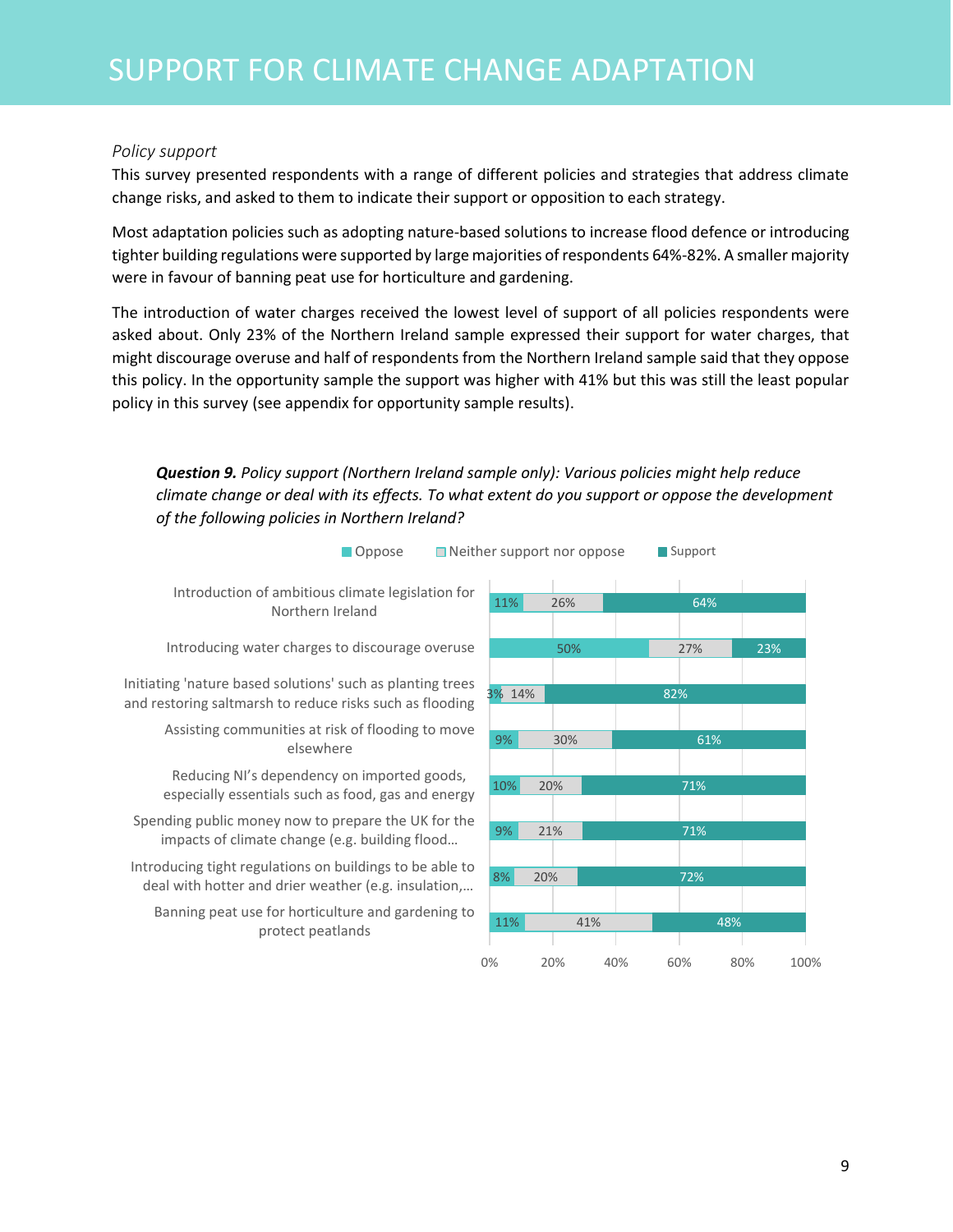### *Question 9. Policy support (opportunity sample only): Various policies might help reduce climate change or deal with its effects. To what extent do you support or oppose the development of the following policies in Northern Ireland?*

| <b>Oppose</b>                                                                                                          |        | $\blacksquare$ Neither support nor oppose |     | $\blacksquare$ support |
|------------------------------------------------------------------------------------------------------------------------|--------|-------------------------------------------|-----|------------------------|
| Introduction of ambitious climate legislation for Northern<br>Ireland                                                  | 13%    | 11%                                       | 75% |                        |
| Introducing water charges to discourage overuse                                                                        |        | 43%                                       | 15% | 41%                    |
| Initiating 'nature based solutions' such as planting trees<br>and restoring saltmarsh to reduce risks such as flooding | 3%6%   |                                           | 90% |                        |
| Assisting communities at risk of flooding to move<br>elsewhere                                                         | 11%    | 27%                                       |     | 61%                    |
| Reducing NI's dependency on imported goods, especially<br>essentials such as food, gas and energy                      | 5% 8%  |                                           | 86% |                        |
| Spending public money now to prepare the UK for the<br>impacts of climate change (e.g. building flood defences)        | 6% 12% |                                           | 81% |                        |
| Introducing tight regulations on buildings to be able to<br>deal with hotter and drier weather (e.g. insulation, air-  | 3%10%  |                                           | 86% |                        |
| Banning peat use for horticulture and gardening to<br>protect peatlands                                                | 12%    | 21%                                       |     | 66%                    |

0% 20% 40% 60% 80% 100%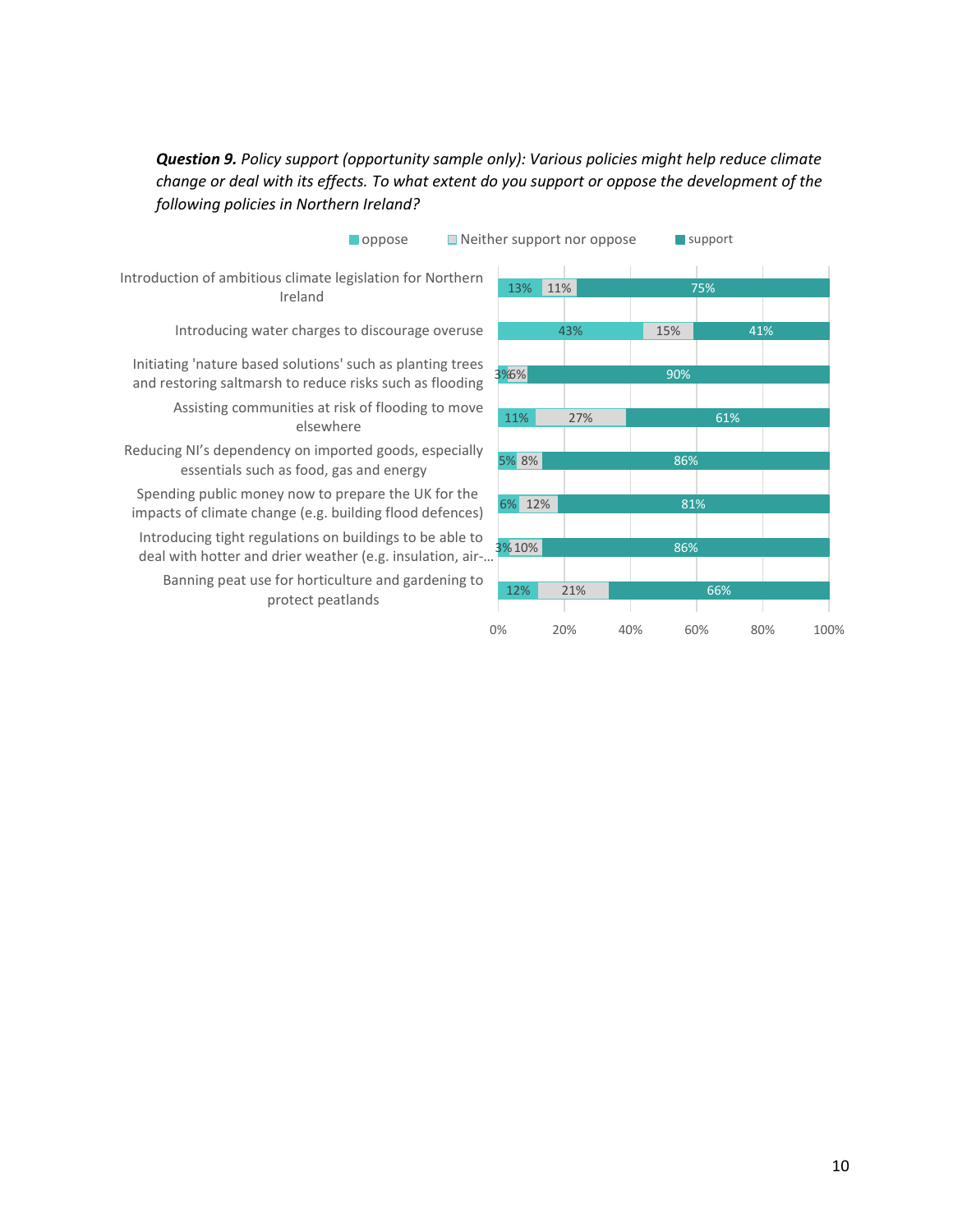#### *Behavioural intentions*

Respondents were asked about a number of climate change mitigation and adaptation actions and how likely they are to engage in each of these actions in the future (or already engage in). As with previous RESIL RISK results in the UK sample, the results show that on average people in Northern Ireland tend to be more willing to engage in adaptation than mitigation actions. Participating in climate protests was the least favourable action to take overall with persuading relatives to reduce their emissions being the most popular behaviour that would lead to carbon emission reduction.

With regards to actions that would help reduce the impacts of climate change, a majority of respondents indicated their intention to inform themselves about avoiding heat stress (65%).



*Question 10. Behavioural intentions: Please indicate how likely or unlikely you are to take each action in the future.*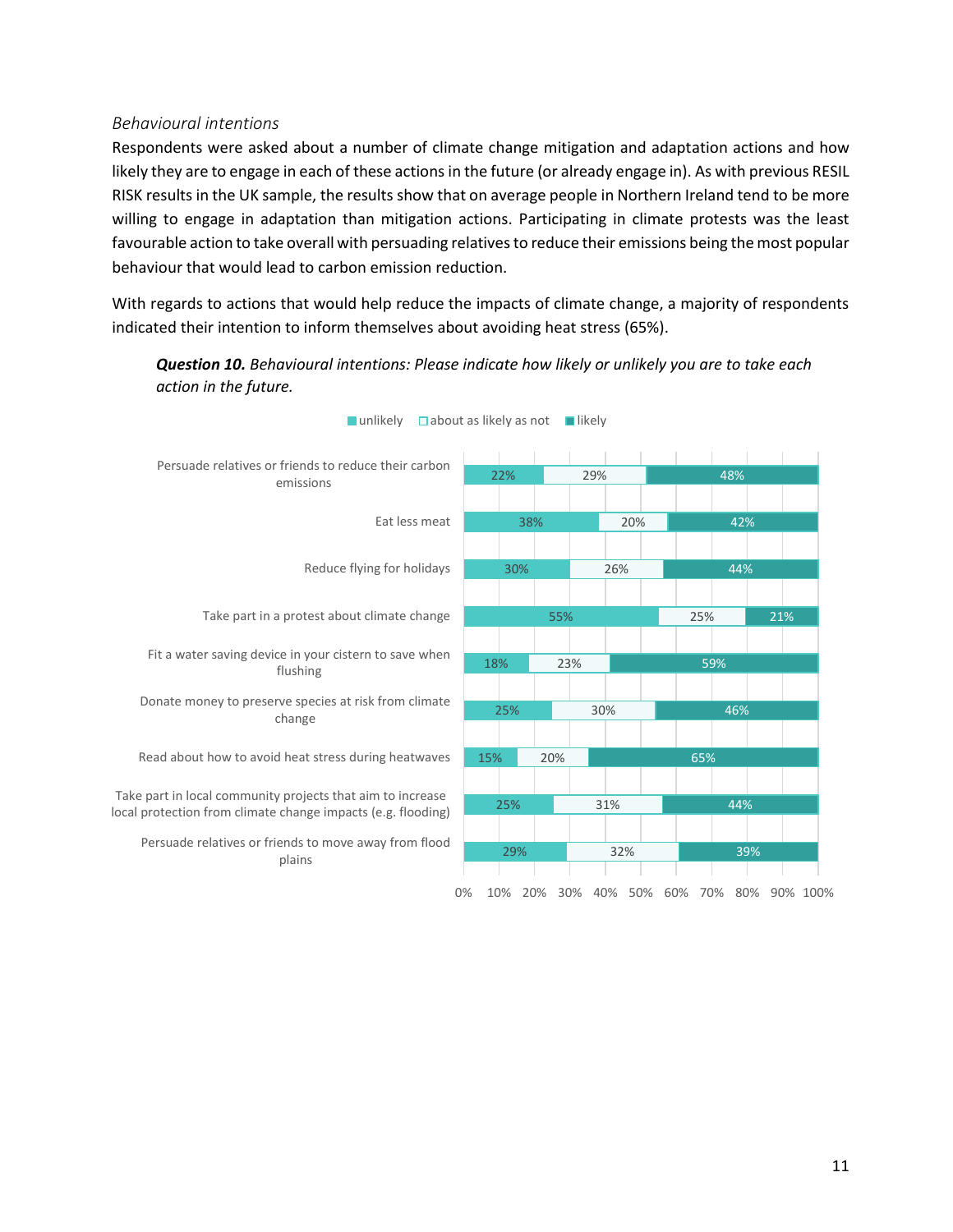### PRIORITIES FOR ADAPTATION

To understand current public support for building climate resilience it is important to understand what people want to see protected. The survey presented respondents with a list of goods and services that might be affected by climate change impacts and then asked what level of protections they would like to see for each item.

The top priorities for people in Northern Ireland were the safeguarding of basic services such as social services, health and wellbeing, food and the protection of the most vulnerable people in society.

Lowest priority were the maintenance of historic sites and buildings, the protection of the coastline and increasing the growth of the economy.

*Question 12. For each of the following items, please indicate what level of priority they should receive when preparing for a changing climate in Northern Ireland.*

| No protection<br>■ Minor protection                                                           |    |     | $\Box$ High protection |     | Extremely high protection |     |     |     |     |     |          |
|-----------------------------------------------------------------------------------------------|----|-----|------------------------|-----|---------------------------|-----|-----|-----|-----|-----|----------|
|                                                                                               | 0% | 10% | 20%                    | 30% | 40%                       | 50% | 60% | 70% | 80% |     | 90% 100% |
| Running of existing social services (e.g. emergency services)                                 |    | 12% |                        | 36% |                           |     |     | 51% |     |     |          |
| Health and well-being of Northern Irish citizens                                              |    | 15% |                        | 41% |                           |     |     |     | 51% |     |          |
| Affordable food supplies                                                                      |    | 15% |                        | 46% |                           |     |     |     | 50% |     |          |
| Well-being of the most vulnerable people in our society (e.g.<br>elderly, poor, young people) |    | 19% |                        |     | 48%                       |     |     |     | 50% |     |          |
| Uninterrupted water supply for citizens and businesses                                        |    | 11% |                        | 38% |                           |     |     |     | 43% |     |          |
| Uninterrupted energy supply for citizens and businesses                                       |    | 22% |                        |     | 49%                       |     |     |     | 38% |     |          |
| Protection of plants, animals and people from new pests and<br>diseases                       |    | 19% |                        |     | 50%                       |     |     |     | 33% |     |          |
| Quick and reliable help for people and businesses affected by<br>extreme events (e.g. storms) |    |     | 44%                    |     |                           |     | 40% |     |     | 31% |          |
| Quality of infrastructure such as roads and buildings                                         |    | 21% |                        |     |                           | 51% |     |     |     | 29% |          |
| Protection of natural landscapes and biodiversity                                             |    | 11% |                        |     | 38%                       |     |     |     | 28% |     |          |
| Protection of the coastline                                                                   |    |     | 26%                    |     |                           | 43% |     |     |     | 27% |          |
| Increasing growth of economy                                                                  |    | 17% |                        |     |                           | 47% |     |     |     | 26% |          |
| Maintenance of historical sites and buildings                                                 |    | 11% |                        |     |                           | 37% |     |     |     | 13% |          |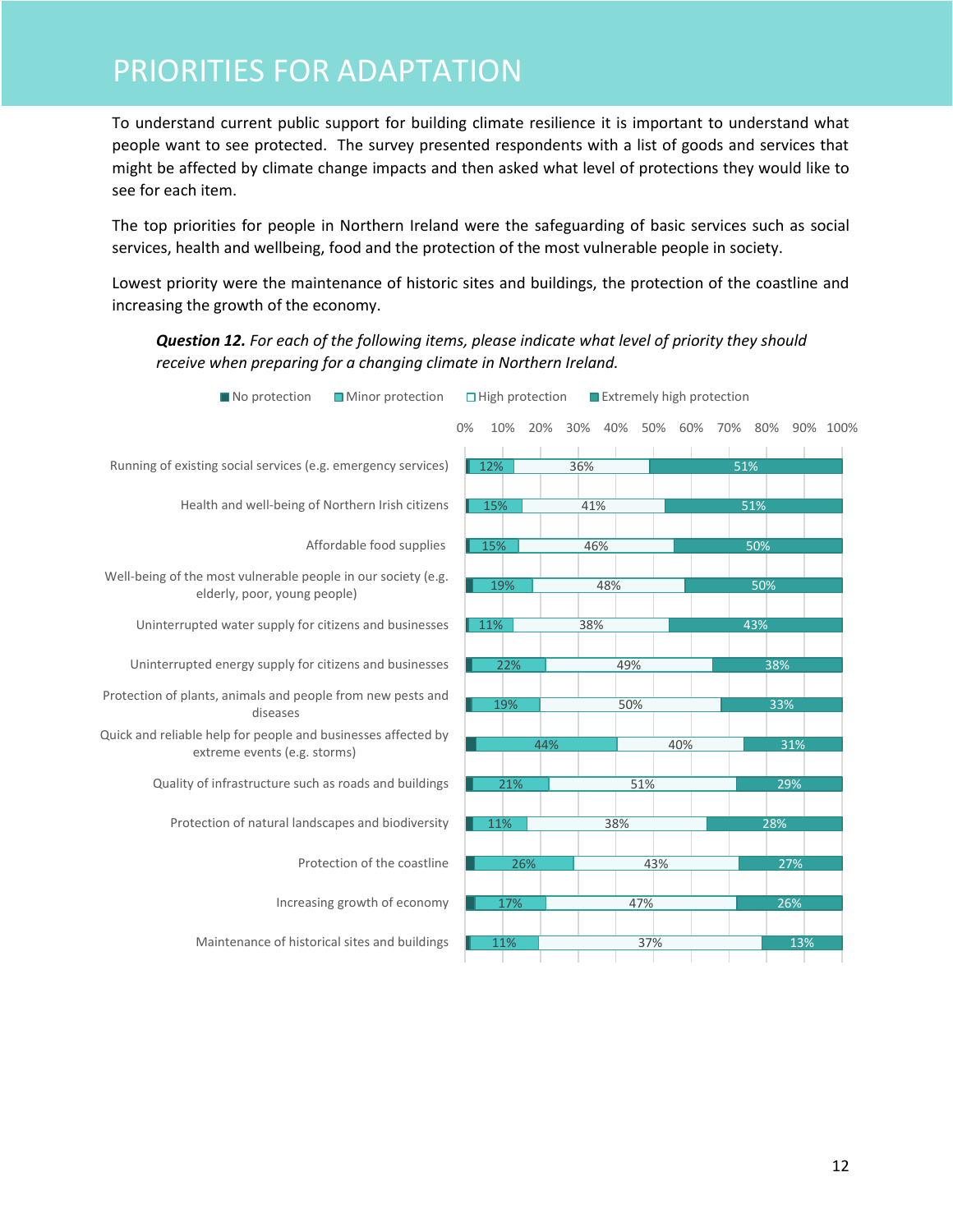## WHAT CLIMATE ACTION WOULD YOU LIKE TO SEE?

Respondents were asked through open response questions about what climate action they would like to see from their government or other people around them. See a few examples below:

If there was one thing/policy you would recommend the national government to do in relation to climate change, what would it be?

Pay the workers enough so that they could care about climate change. At the minute the cost of living is so high climate change is the least of my worries

The current system doesn't work and needs rebuilding

cashback for being more green Less reliance on imported goods, creating more local jobs within vulnerable communities

Environmental polluters heavily fined

I am not knowledgeable enough in the subject but I would like them to be more honest when discussing the matter and not using it to garner public approval or for point scoring

Better value and reliable public transport so less people use cars as much... Politicians to set the example by using more public transport. Less of the "do as i say, not as i do" attitude from them

If there was one thing you would want to see other people doing in relation to climate change, what would it be?

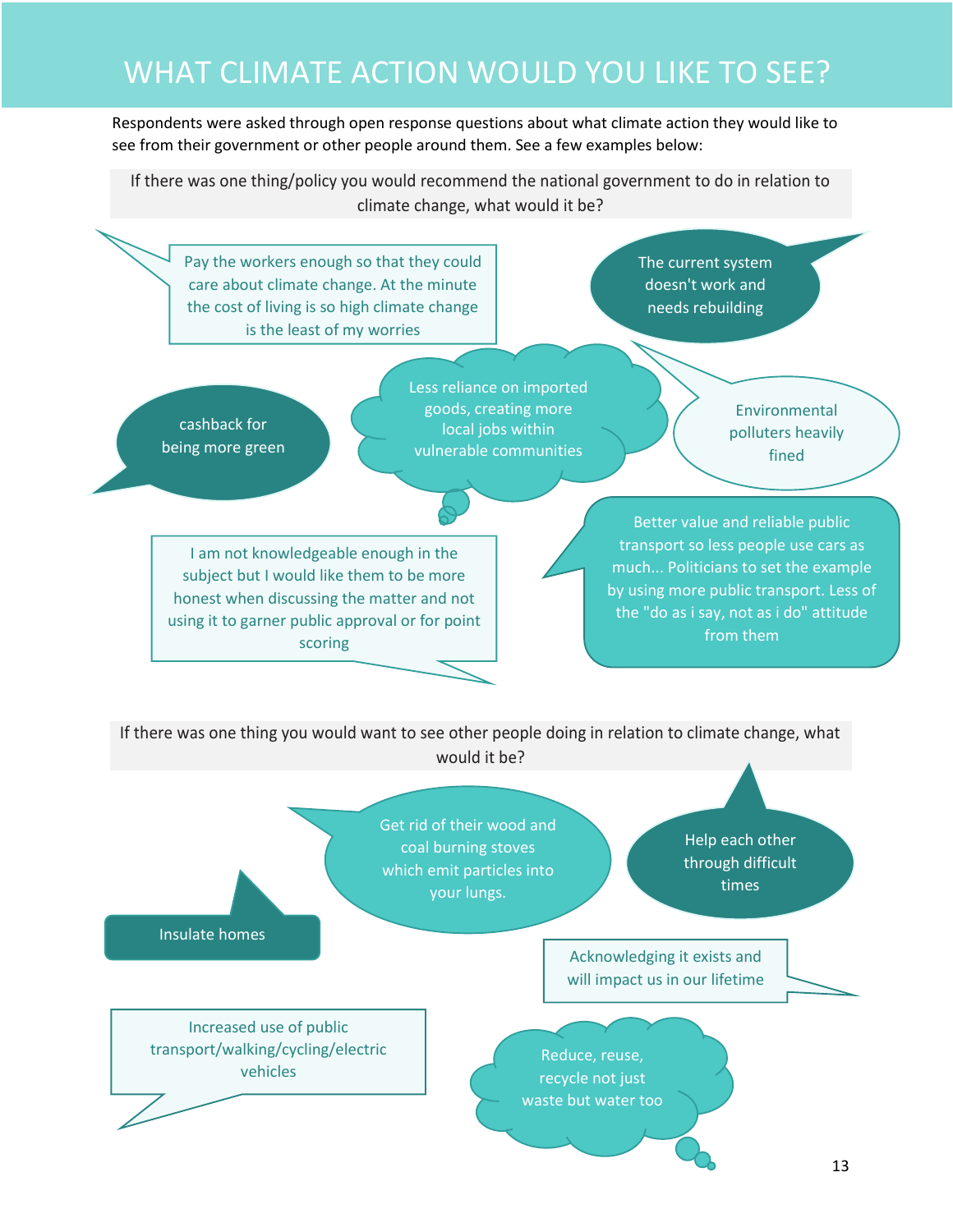### PERCEPTION OF ACTORS

We asked respondents who they thought is mainly responsible for preparing the country for the impacts of climate change. The Northern Irish government was the top pick in both samples with 38% and 55% choosing them as the main actor. The UK government was the second most popular actor in both samples but received considerably fewer votes. The international community, businesses but also more local actors were only chosen by a few respondents ≤6% as carrying responsibility for climate adaptation.

Trust in actors is an important factor that influences effective climate change communication and mobilization of climate action <sup>5</sup>. The actors who are trusted the least are the Northern Irish government, the UK government and the media amongst both samples in Northern Ireland. The most trusted actors are scientists and scientific advisory institutions such as the Climate Change Committee and the Met Office followed by Environmental Charities.

|                                                                                             | Northern Ireland 2022 | NI Op. sample |
|---------------------------------------------------------------------------------------------|-----------------------|---------------|
| The Northern Irish government                                                               | 38%                   | 55%           |
| The UK government                                                                           | 25%                   | 17%           |
| Northern Ireland Department for Agriculture<br><b>Environment and Rural Affairs (DAERA)</b> | 12%                   | 10%           |
| Individuals and their families                                                              | 10%                   | 7%            |
| Local authorities/councils                                                                  | 6%                    | 4%            |
| Local communities                                                                           | 4%                    | 2%            |
| <b>Business and industry</b>                                                                | 3%                    | 2%            |
| The international community                                                                 | 2%                    | 2%            |
| <b>Environmental charities</b>                                                              | 1%                    | 1%            |
| Insurance companies                                                                         | $< 1\%$               | $< 1\%$       |

*Question 16. Who is mainly responsible for preparing Northern Ireland for the impacts of climate change?* 

*Question 17. How much do you trust or distrust the following agencies, organisations, groups orpeople assources of information about climate change and its potential impacts?*

| Strongly trust percentages             | Northern Ireland 2022 | NI Op. sample |
|----------------------------------------|-----------------------|---------------|
| <b>Scientists</b>                      | 38%                   | 62%           |
| Met Office                             | 25%                   | 37%           |
| <b>Committee on Climate Change</b>     | 25%                   | 41%           |
| <b>Environmental charities</b>         | 25%                   | 34%           |
| Family/friends                         | 21%                   | 19%           |
| International Government organisations | 15%                   | 24%           |
| <b>Extinction Rebellion</b>            | 10%                   | 10%           |
| Your local authority/council           | 7%                    | 5%            |
| Northern Irish government              | 5%                    | 19%           |
| UK government                          | 4%                    | 4%            |
| Journalists/the media                  | 3%                    | 3%            |

<sup>5</sup> Cologna, V., & Siegrist, M. (2020). The role of trust for climate change mitigation and adaptation behaviour: A meta-analysis. *Journal of Environmental Psychology, 69*, 101428.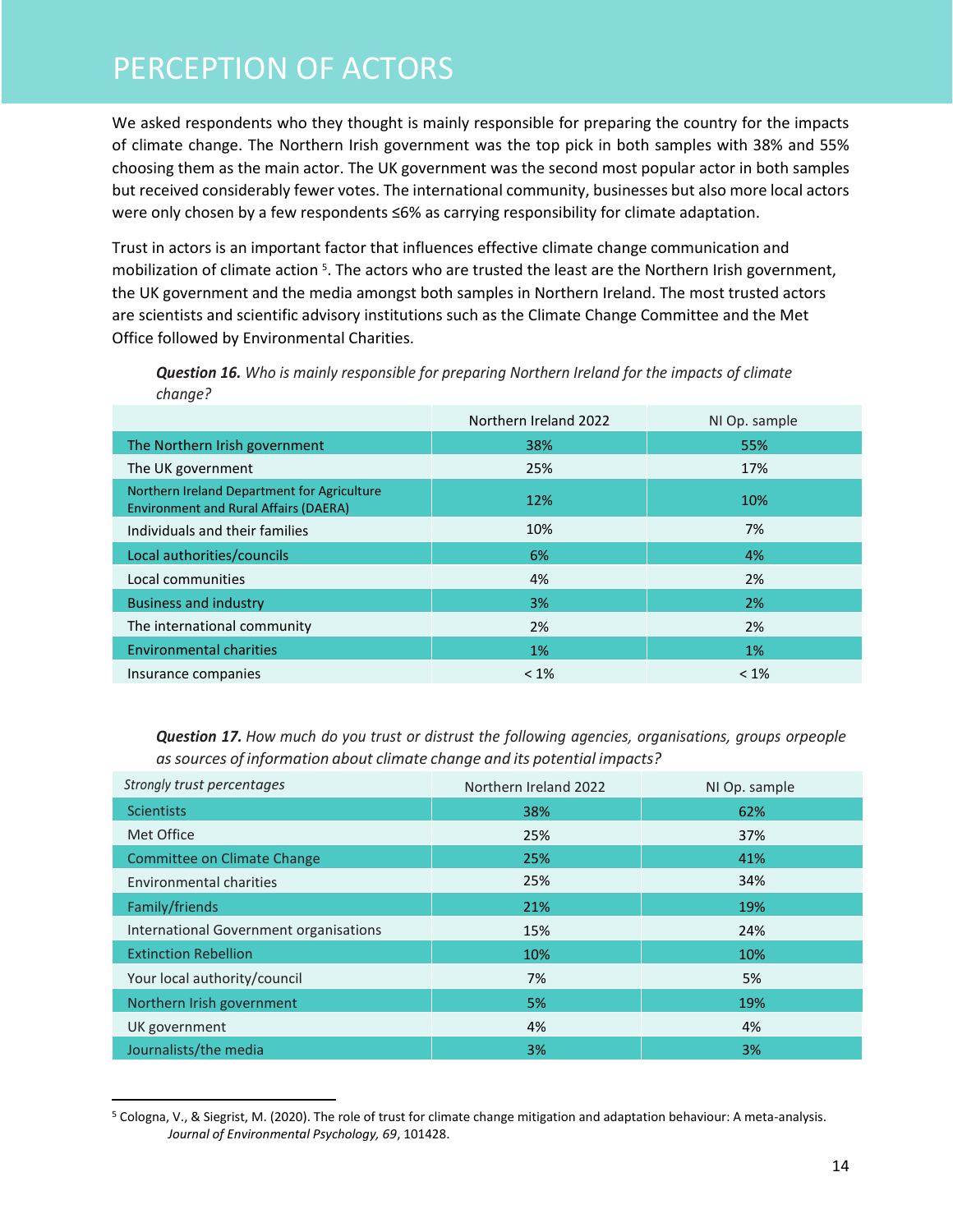#### Perceptions of climate change & beliefs

- Most people in Northern Ireland currently state Brexit, economic and political concerns as the biggest issues for their country in the near future. Climate change was only seen as the top issue by 5% of respondents.
- Despite currently prioritising other issues above climate change, a clear majority of people see the need for high levels of urgency for climate action.
- The risk climate change poses to Northern Ireland is perceived as extremely or very serious by a quarter of respondents but for the UK as a whole two thirds of respondents classify the threat as very high.

#### Risk perception

- **EXT** Heavy storms, flooding and coastal erosion are classified as the most serious climate risk for Northern Ireland, with less risk perception of heatwaves.
- **EXP** Despite few people being concerned about heatwaves, a majority of respondents report personal negative experiences with heatwaves, such as inability to sleep.

#### Support for adaptation strategies

- A number of adaptation policies such as spending money on flood defences, adopting nature-based solutions, and tighter building regulations receive high public support.
- **■** An introduction of water charges is more controversial than other adaptation strategies.

#### Perception of actors

- **The Northern Irish Government and the UK Government are seen to be the main actors responsible** for preparing Northern Ireland for the impacts of climate change, but these actors are also amongst the least trusted sources of climate information (along with the media).
- The most trusted sources for Climate Information are scientists, followed by scientific advisory organisations and the environmental charities.